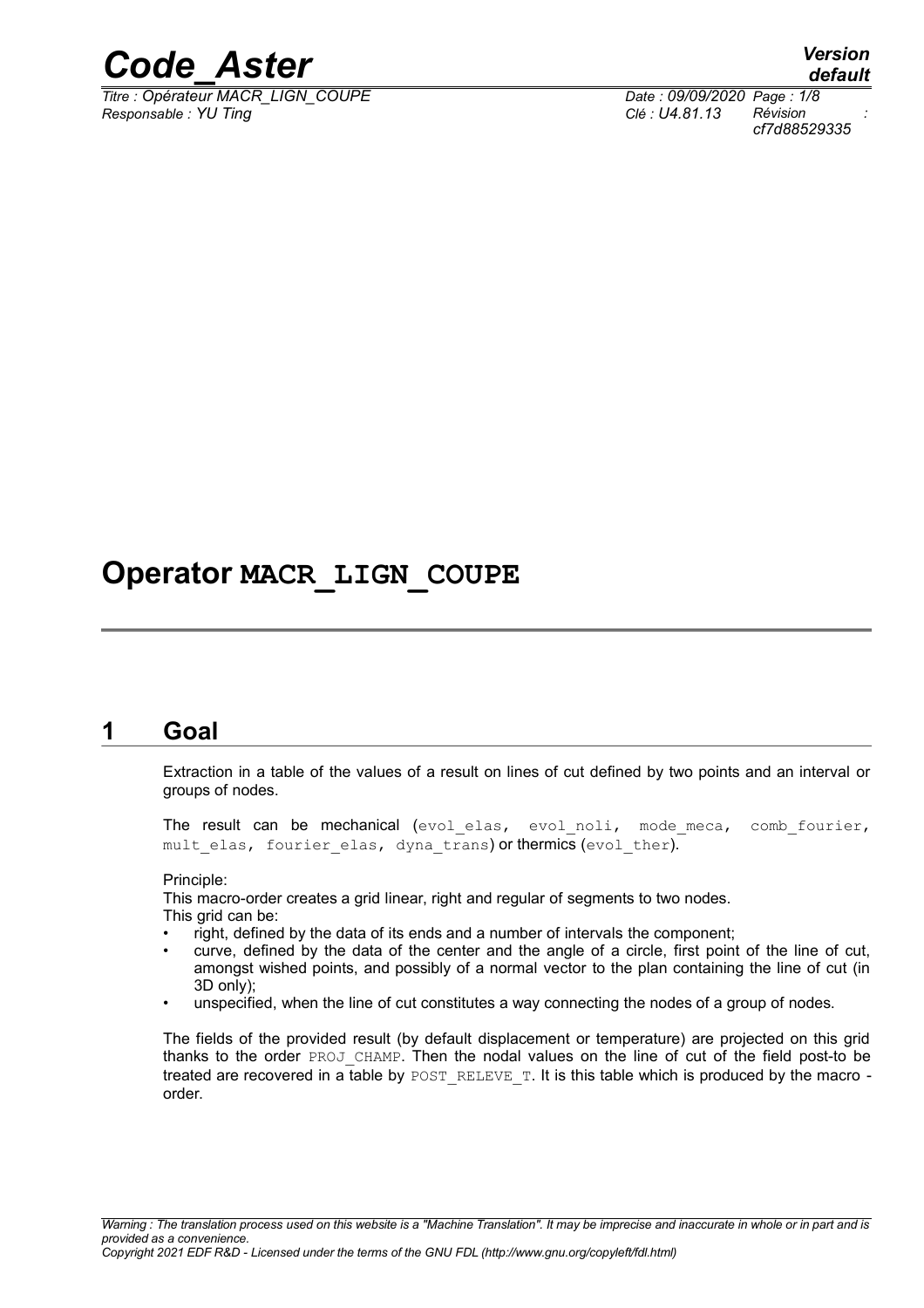*Titre : Opérateur MACR\_LIGN\_COUPE Date : 09/09/2020 Page : 2/8 Responsable : YU Ting Clé : U4.81.13 Révision :*

*cf7d88529335*

## **2 Syntax**

[Table] = MACR\_LIGN\_COUPE ( ♦ / RESULT = resu, [evol\_elas, evol\_noli, mode\_meca, evol\_ther, comb fourier, mult elas, fourier elas, dyna\_trans ]<br>'SIGM NOEU',  $\%$  NOM\_CHAM = / 'SIGM\_NOEU', [So mechanical DEFECT]<br>
/ 'TEMP', [So thermal DEFECT] / 'TEMP',  $[So thermal DEFECT]$ ♦ / NUME\_ORDRE = lordre, [l\_I]  $/$  NUME MODE = lmode,  $[lists]$ / LIST\_ORDRE = lenti, [listis] / INST = llinst, [l\_R] / LIST INST = llinst,  $\sqrt{2}$  [listr8] ◊ PRECISION = / prec, [R] / 1.D-6, [DEFECT] ◊ CRITERION = / 'RELATIVE', [DEFECT] / 'ABSOLUTE', / CHAM GD = field, [cham\_no\_DEPL\_R, cham\_no\_TEMP\_R, cham\_no\_SIEF\_R, cham\_elno\_SIEF\_R]  $\Diamond$  MODEL = MOD,  $[\text{model}]$  $\Diamond$  UNITE MAILLAGE = 25,  $[DEFECT]$  $\Diamond$  VIS A VIS = F ( • GROUP MA  $1 = gma$ , [l K8])  $\bullet$  LIGN COUPE = F (  $\bullet$  ENTITLE = txt,  $[KN]$ NOM  $CMP = lcmp,$  [l K8] ◊ REFERENCE MARK = /'TOTAL', [DEFECT] /'POLAR', /'LOCAL', ◊ VECT\_Y= (Oy1, Oy2, [Oy3]), [l\_R] /'USER'  $\triangleleft$  ANGL\_NAUT= (has, B, G), [l\_R] /'CYLINDRICAL'  $\Diamond$  ORIGINE=  $(x0, y0, [z0])$ ,  $[1_R]$  $\sqrt{2}$  AXE Z = (Oz1, Oz2, [Oz3]), [lR] ◊ / TRAC\_NOR = 'YES' / TRAC\_DIR = 'YES',  $\blacklozenge$  DIRECTION =  $(X, \text{ there}, [Z])$ , [1 R]  $\begin{array}{cccc} / & \text{INVARIANT} & = & \text{YES}\text{'}\text{'}\\ / & \text{ELEM PRINCIPAUX} & = & \text{VFES}\text{'} \end{array}$ ELEM PRINCIPAUX =  $'YES'$ ,  $/$  RESULTANT = lcmp,  $[1 R]$ 

*Warning : The translation process used on this website is a "Machine Translation". It may be imprecise and inaccurate in whole or in part and is provided as a convenience. Copyright 2021 EDF R&D - Licensed under the terms of the GNU FDL (http://www.gnu.org/copyleft/fdl.html)*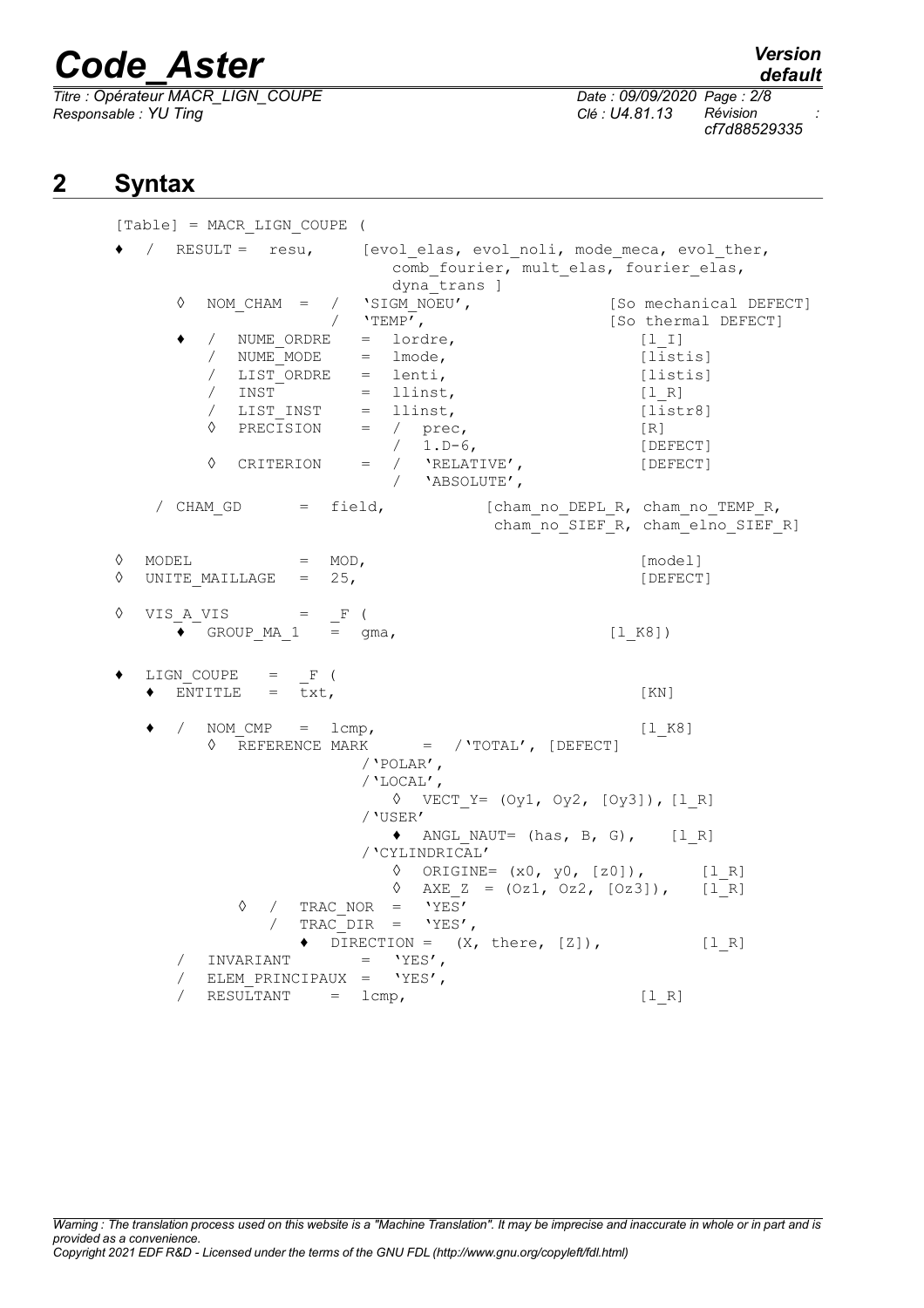*default*

*Code\_Aster Version Titre : Opérateur MACR\_LIGN\_COUPE Date : 09/09/2020 Page : 3/8*

*Responsable : YU Ting Clé : U4.81.13 Révision : cf7d88529335*

|             | ♦ |  | OPERATION = $ $ 'EXTRACTION',<br>  'AVERAGE',                                                                                                                                                                               | [DEFECT]                 |
|-------------|---|--|-----------------------------------------------------------------------------------------------------------------------------------------------------------------------------------------------------------------------------|--------------------------|
|             |   |  | TYPE = $/$ 'GROUP NO'<br>$\bullet$ GROUP_NO = gno,                                                                                                                                                                          | $[1_K8]$                 |
|             |   |  | / 'GROUP MA'<br>$\bullet$ GRID = my,<br>◆ GROUP_MA = gma,<br>◊ GROUP_NO_ORIG= gnoA, [group_no]<br>$\Diamond$ GROUP NO EXTR= gnoB, [group no]<br>$\sqrt{VECT}$ ORIE = $(vx, vy, [vz]), [l_R]$                                | [grid]                   |
|             |   |  | / 'SEGMENT'<br>$\bullet$ NB_POINTS = nbpt, [I]<br>$\bullet$ /COOR ORIG = $(x1, y1, [z1])$ , $[1_R]$<br>/ GROUP NO ORIG = gnoA, [group no]<br>◆/COOR_EXTR = $(x2, y2, [z2])$ , $[1_R]$<br>/ GROUP NO EXTR = gnoB, [group_no] |                          |
|             |   |  | $/$ 'ARC'<br>$\bullet$ NB POINTS = nbpt, [I]<br>• COOR_ORIG = $(x1, y1, [z1]),$ $[1_R]$<br>• CENTER = $(x0, y0, [z0])$ , $[1_R]$<br>$\bullet$ ANGLE = $Q$ ,<br>$\lozenge$ DNOR = $(xa, \text{ there is, } [za]),$ $[1_R]$   | [ <b>R</b> ]             |
| $)$ , $)$ ; | ♦ |  | $\begin{minipage}{0.9\linewidth} \texttt{DISTANCE}\_ \texttt{MAX} \quad = \texttt{distmax,} \end{minipage}$<br>$\Diamond$ DISTANCE ALARME = distala,                                                                        | $\lceil R \rceil$<br>[R] |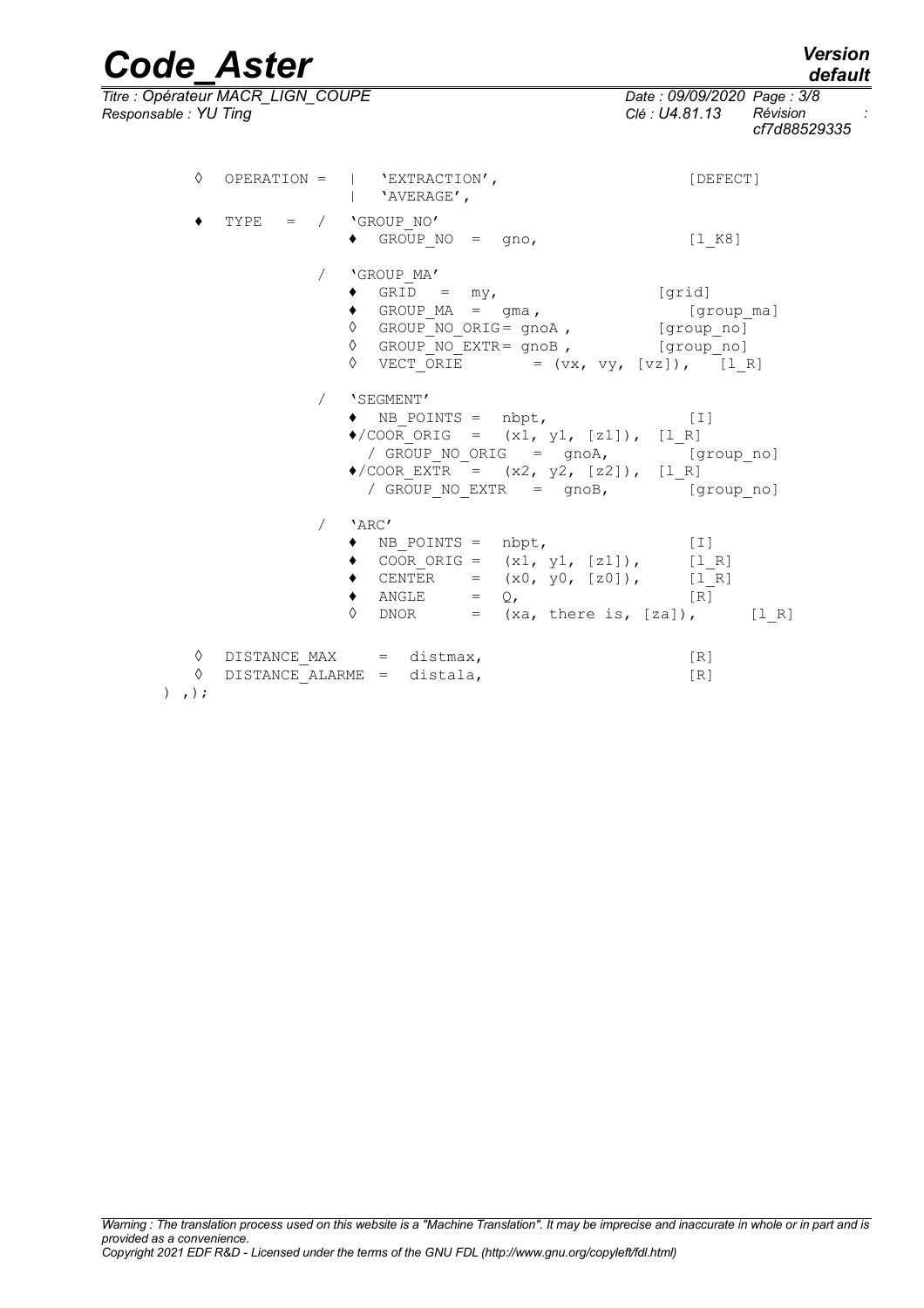*Titre : Opérateur MACR\_LIGN\_COUPE Date : 09/09/2020 Page : 4/8 Responsable : YU Ting Clé : U4.81.13 Révision :*

## **3 Operands**

### **3.1 Operand RESULTAT/CHAM\_GD**

/ RESULT = resu, [evol elas, evol noli, mode meca, evol ther, comb fourier, mult elas, fourier elas, dyna\_trans]

Name of the concept result of the type evol containing the field post-to be treated

/ CHAM GD = field, [cham no DEPL R, cham no TEMP R, cham\_no\_SIEF\_R, cham\_elno\_SIEF\_R]

Name of the concept of the field post-to be treated. The optional keyword MODEL must be well informed as soon as CHAM GD is present.

### **3.2 Operands**

## **NUME\_ORDRE/NUME\_MODE/LIST\_ORDRE/INST/LIST\_INST/PREC ISION/CRITERION**

See documentation [U4.71.00]

### **3.3 Operand NOM\_CHAM**

| ٠ | NROM CHAM |  |             | $=$ / $\cdot$ SIGM NOEU', [So mechanical DEFECT] |
|---|-----------|--|-------------|--------------------------------------------------|
|   |           |  | $/$ 'TEMP', | [So thermal DEFECT]                              |
|   |           |  | / field,    | [K16]                                            |

Name of the field of the result resu which one wishes to record the values on a line of cut. If this keyword is not indicated, one projects by default the stress field to the nodes calculated starting from displacements for result of a mechanical type and the temperature for result of a thermal type.

#### **Note:**

*The macro-order treats all types of fields: NODE , ELEM , ELNO .*

*It is disadvised using for the type of field ELNO, because LE result of projection DE field ELNO by PROJ\_CHAMP is sometimes a little diverting. For a node, one* recovered its value in one of the meshs which contain it node. More detail in Chapter *3.13 [u4.72.05]*.

## **3.4 Operand MODEL**

 $\Diamond$  MODEL = model, [model]

Name of the model associated with the concept result  $evol_{xxx}$ . The model is necessary during the projection of the field by PROJ CHAMP.

## **3.5 Operand UNITE\_MAILLAGE**

UNITE MAILLAGE =  $25$ , [DEFECT]

Specify the logical number of unit in which the linear grid of the line of cut is created. This unit is by default 25; one gives to the user the opportunity of modifying it if unit 25 would be already assigned to another use in its study.

## **3.6 Operands VIS\_A\_VIS**

 $\Diamond$  VIS A VIS = F (

*Copyright 2021 EDF R&D - Licensed under the terms of the GNU FDL (http://www.gnu.org/copyleft/fdl.html)*

*Warning : The translation process used on this website is a "Machine Translation". It may be imprecise and inaccurate in whole or in part and is provided as a convenience.*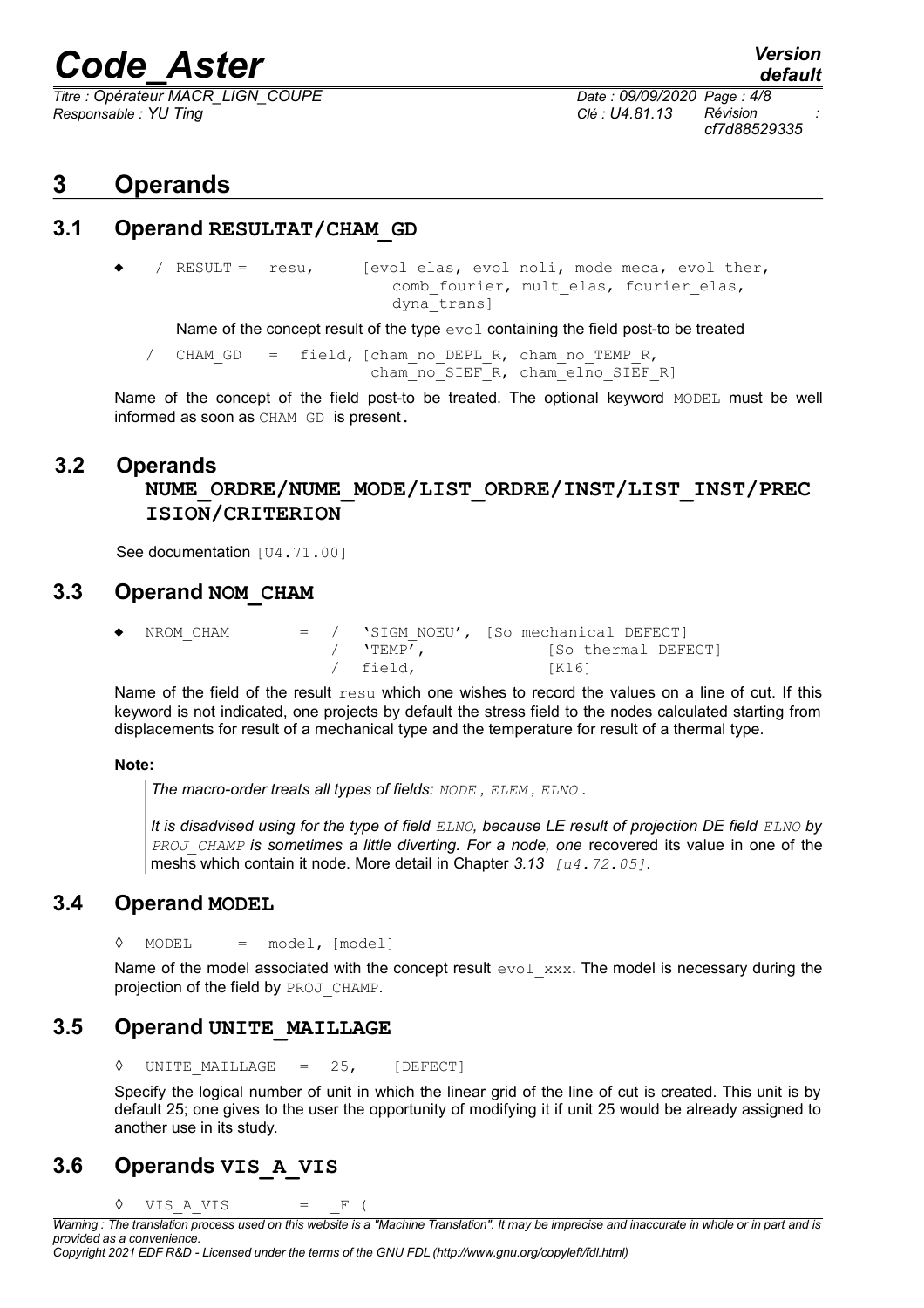*Titre : Opérateur MACR\_LIGN\_COUPE Date : 09/09/2020 Page : 5/8 Responsable : YU Ting Clé : U4.81.13 Révision :*

*cf7d88529335*

*default*

 $GROUPMA1 = qma, [lK8])$  )

This keyword factor is used by the operator PROJ\_CHAMP and allows with its operand GROUP\_MA\_1 to restrict intended field to project. The user is invited to consult documentation  $[U4.72.05]$  for more information.

## **3.7 Keyword LIGN\_COUPE**

#### ♦ LIGN\_COUPE = \_F (

Keyword répétable allowing to define one or more lines of cut.

A line of cut is made up of segments with 2 nodes being able to describe:

- that is to say a straight line,
- that is to say an arc of a circle or a circle,
- that is to say an unspecified broken line.

In the first case, the line of cut is made up of a right segment, defined by its two ends and a number of regular intervals cutting out it.

In the second case, the line of cut is made up of homogeneous right segments, whose union forms an arc of a circle, or typical case a circle.

In the third case, the line of cut is defined starting from groups of nodes or groups of meshs of the grid: the line of cut is then the way defined by the succession of the nodes of the group.

#### **3.7.1 Operand ENTITLE**

 $ENTITLE = txt, [KN]$ 

Label of heading in the table allowing to distinguish the various lines from cut. If this keyword is not indicated, the label of heading is worth 'l.coupe (N)' where (N) is the number of occurrence of the line of cut.

#### **3.7.2 Operand TYPE**

This keyword makes it possible to define the type of line of cut which one wishes to create. It can be identified with SEGMENT, GROUP NO, GROUP MA or ARC.

#### **3.7.2.1 TYPE=' SEGMENT'**

The line of cut is identified with a right segment, defined by its two ends and a number of regular intervals cutting out it.

#### **3.7.2.2 TYPE=' GROUP\_NO'**

One defines the line of cut by the data of groups of nodes in the grid supporting the fields: the line of cut is then the way defined by the succession of the nodes of these groups.

#### **3.7.2.3 TYPE=' GROUP\_MA'**

The line of cut is built starting from the nodes of a group of meshs made up of meshs of the type  $SEG$ . The line of cut is then the way defined by the succession of the nodes Réordonnés of this group. If the line is closed, it should be specified by indicating the nodes origin and end (for example with the keywords GROUP\_NO\_ORIG and GROUP\_NO\_EXTR). These 2 nodes must be identical. To impose the orientation of the line, one can use the keyword VECT ORIE.

For more details concerning these keywords, to consult the documentation of the keyword NOEUD\_ORDO order DEFI\_GROUP.

#### **3.7.2.4 TYPE=' ARC'**

The line of cut is connected with an arc of a circle or a complete circle. It is defined by the following data: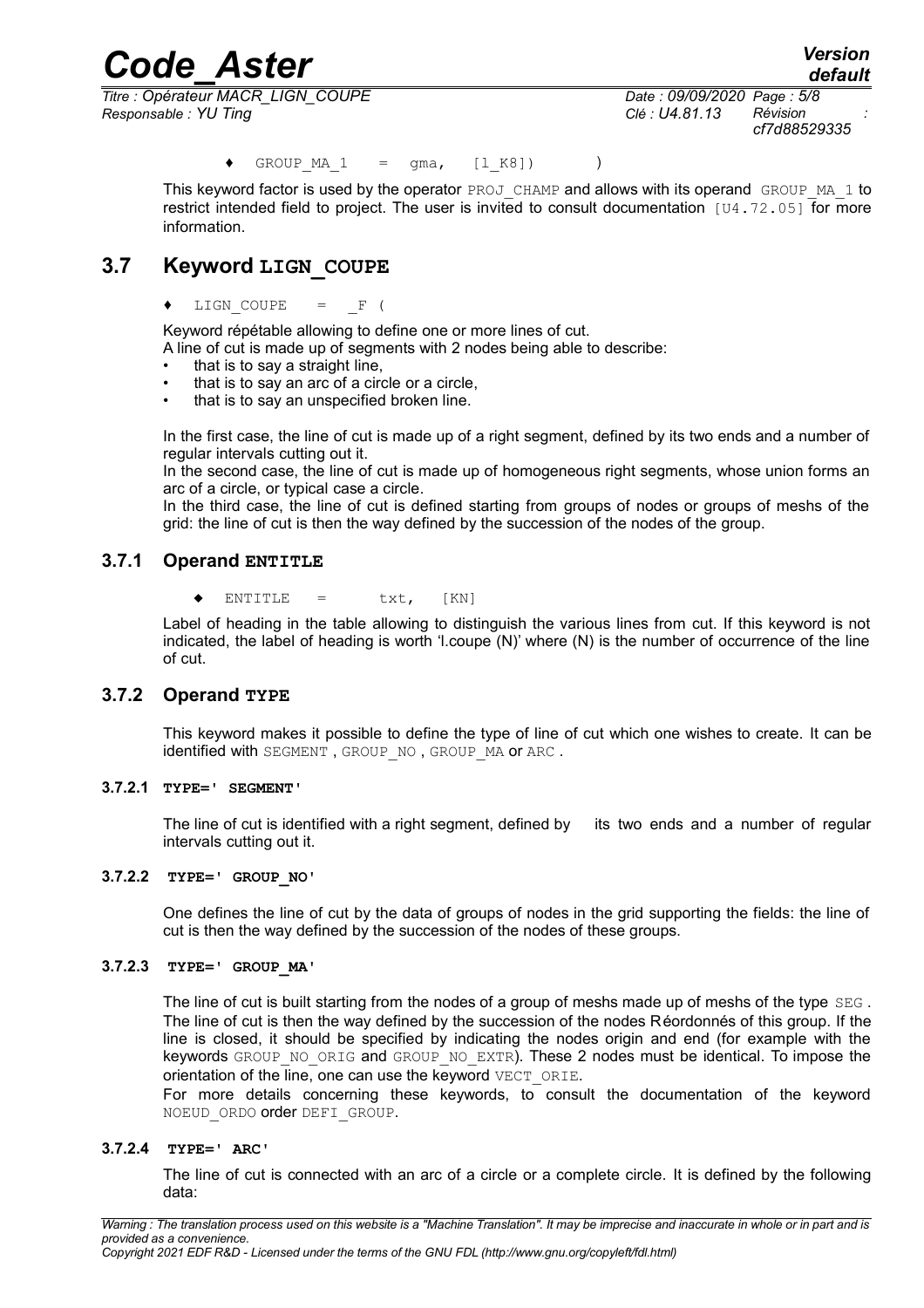*Titre : Opérateur MACR\_LIGN\_COUPE Date : 09/09/2020 Page : 6/8 Responsable : YU Ting Clé : U4.81.13 Révision :*

*cf7d88529335*

- a first point corresponding at the origin of the circular line of cut,
- a second point corresponding to the center of the circle,
- an angle (expressed in degree) allowing to determine the end of the line of cut,
- a number of points constituting the line of cut,
- a normal vector with the plan containing the line of cut in 3D only.

#### **3.7.3 Operand NB\_POINTS**

 $\blacklozenge$  NB POINTS = Nb, [I]

Many points of the line of cut.

#### **3.7.4 Operand COOR\_ORIG**

 $\bullet$  COOR ORIG = (x1, y1, [z1]), [1 R]

Coordinates of the first point of the line of cut: 2 realities in the plan, 3 in space. This keyword is used for TYPE=' SEGMENT' or TYPE=' ARC'.

#### **3.7.5 Operand GROUP\_NO\_ORIG**

♦ GROUP\_NO\_ORIG= gnoA, [group\_no]

Name of the group of node defining the first point of the line of cut. This group should contain one node. This keyword is used for TYPE=' SEGMENT'.

#### **3.7.6 Operand COOR\_EXTR**

COOR EXTR =  $(x2, y2, [z2])$ ,  $[1 R]$ 

Coordinates of the last point of the line of cut: 2 realities in the plan, 3 in space. This keyword is used for TYPE=' SEGMENT'.

#### **3.7.7 Operand GROUP\_NO\_EXTR**

GROUP NO EXTR=  $qnoB$ , [group no]

Name of the group of node defining the last point of the line of cut. This group should contain one node. This keyword is used for TYPE=' SEGMENT'.

#### **3.7.8 Operand GROUP\_NO**

♦ GROUP\_NO = gno, [grno]

This keyword makes it possible to extract the values on a group from nodes given. In the case of the treatment of fields to the nodes, it is perfectly similar to POST\_RELEVE\_T. This keyword is used only for TYPE=' GROUP\_NO'.

#### **3.7.9 Operands GROUP\_MA and GRID**

 $\triangleleft$  GROUP MA = grma, [l grma]

This keyword makes it possible to make pass the group of meshs of type SEG used to extract the nodes there in order to reorder them before postprocessing.

 $\triangleleft$  GRID = e-mail, [grid]

e-mail is the concept grid containing the group of meshs grma.

These keywords are used for TYPE=' GROUP MA'.

*default*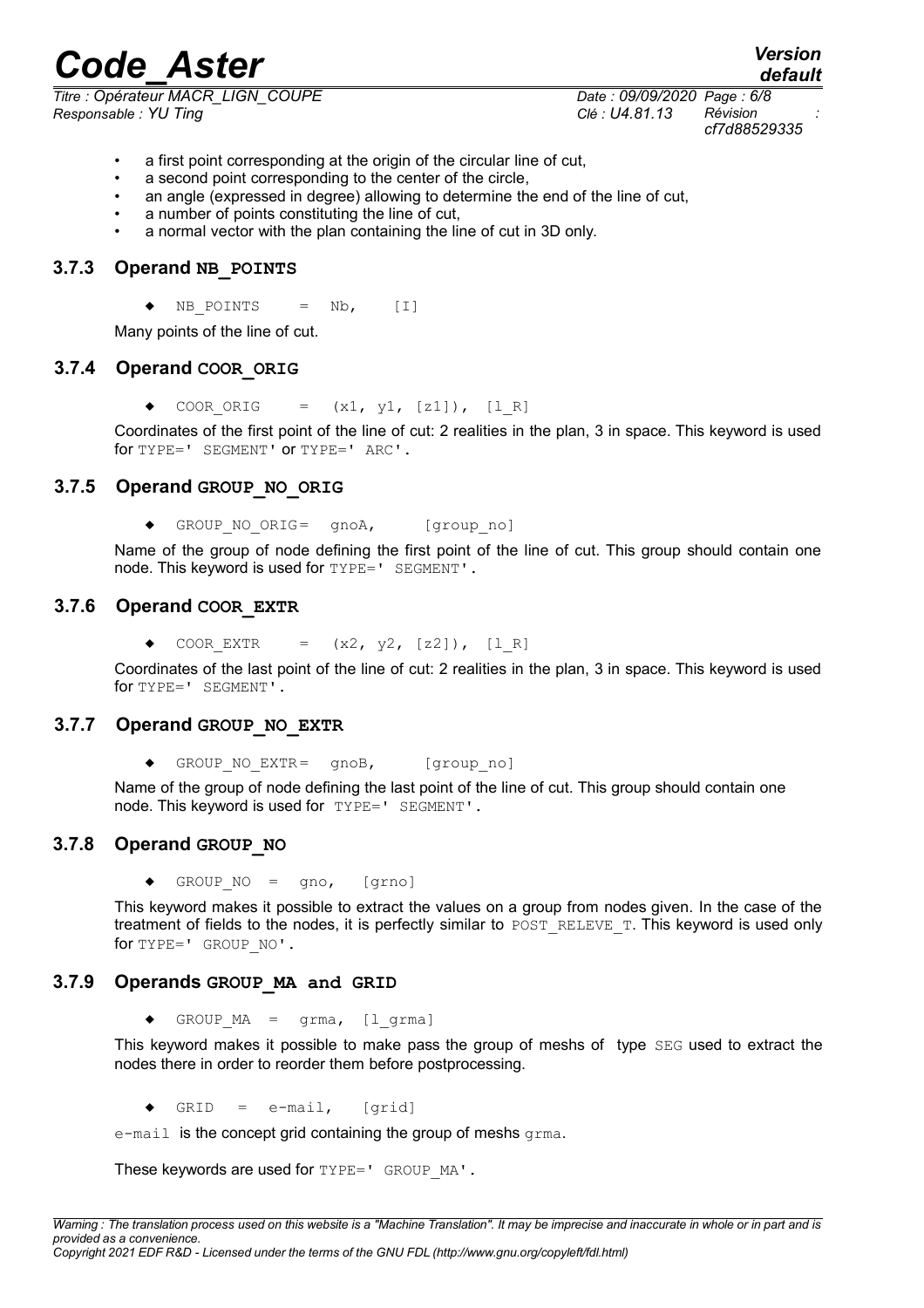*Titre : Opérateur MACR\_LIGN\_COUPE Date : 09/09/2020 Page : 7/8 Responsable : YU Ting Clé : U4.81.13 Révision :*

*cf7d88529335*

#### **3.7.10 Operand DNOR**

 $\Diamond$  DNOR = (xa, there is, [za]), [l R]

The vector to be transmitted to this keyword must be normal with the plan containing the line of circular cut.

In 2D: it is useless ( $DNOR = vector Z$  total reference mark)

In 3D: it makes it possible to define the direction of traverses line of cut (direct direction).

This keyword is used louser le TYPE=' ARC'.

#### **3.7.11 Operand CENTER**

 $\triangleleft$  CENTER =  $(x0, y0, [z0]),$  [1R]

Coordinates of the point corresponding to the center of the circle support of the circular line of cut. This keyword is used for TYPE=' ARC'.

#### **3.7.12 Operand ANGLE**

 $WithNGLE = that$ ,  $[R]$ 

It corresponds to the angle of the circle support of the circular line of cut (expressed in degree) which starting from its center, of the point origin and the plan containing the line of cut, the end of the line of cut determines. This keyword is used for TYPE=' ARC'.

#### **3.7.13 Operands DISTANCE\_MAX and DISTANCE\_ALARME**

- $\Diamond$  DISTANCE MAX = distmax,  $[R]$
- ◊ DISTANCE\_ALARME = distala, [R]

These keyword are useful for the operator PROJ\_CHAMP.

If the distance between a node of the line of cut and the cut grid are higher than  $distmax$ , then this node will be ignored (not statement of value on this node).

If the distance between a node of the line of cut and the cut grid are higher than distala, an alarm will be emitted.

The user is invited to consult documentation [U4.72.05] for more information.

#### **3.7.14 Operands INVARIANT/RESULTING ELEM\_PRINCIPAUX//OPERATION/ NOM\_CMP/TRAC\_NOR/TRAC\_DIR/DIRECTION/VECT\_Y/LOCATE**

See documentation [U4.81.21].